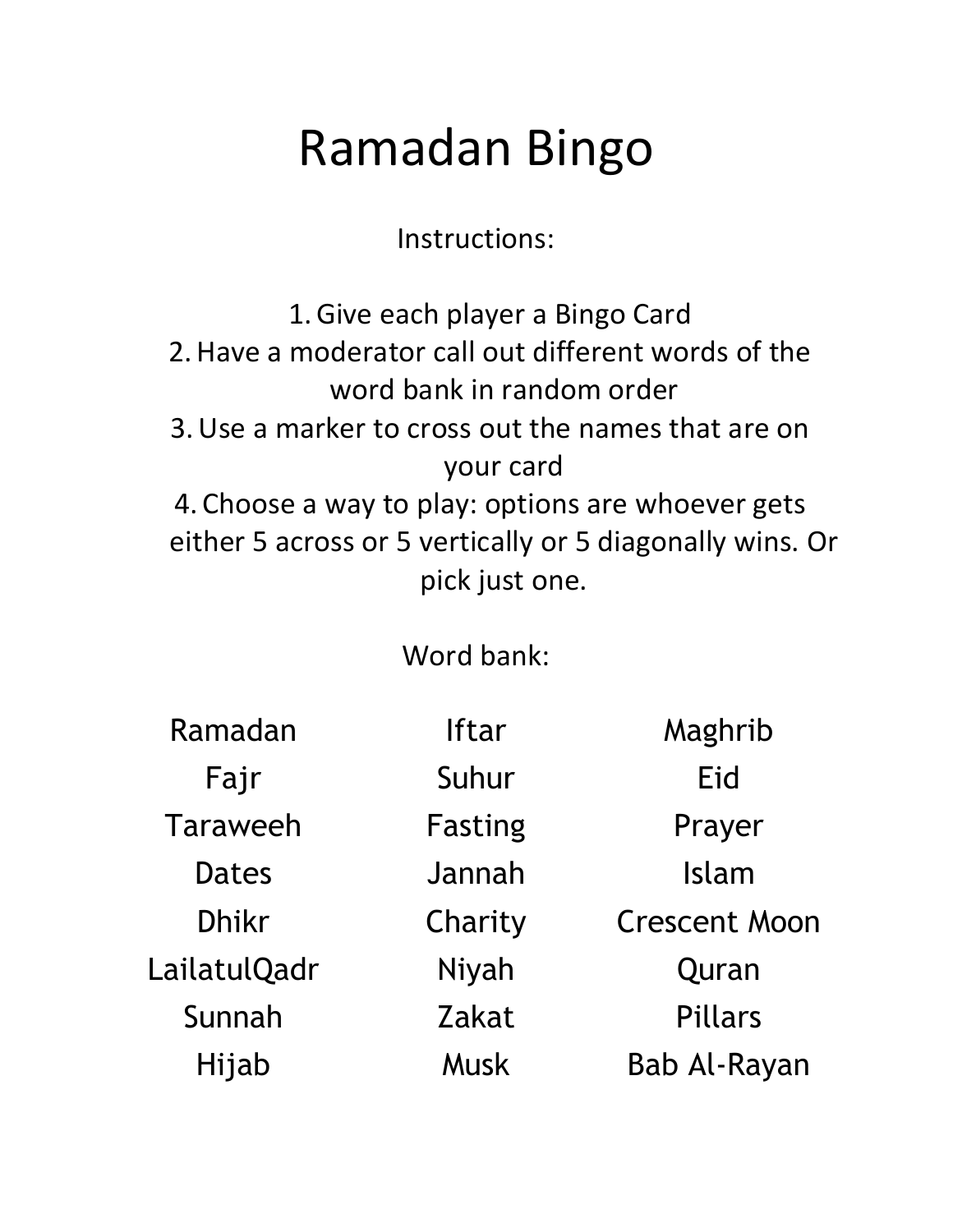| Jannah       | Crescent<br>Moon | Sunnah       | <b>Musk</b>  | Eid             |
|--------------|------------------|--------------|--------------|-----------------|
| Maghrib      | <b>Iftar</b>     | Zakat        | Fasting      | <b>Taraweeh</b> |
| <b>Dhikr</b> | Bab Al-<br>Rayan | <b>FREE</b>  | Ramadan      | Hijab           |
| Fajr         | LailatulQadr     | <b>Islam</b> | Quran        | Suhur           |
| Pillars      | Prayer           | Charity      | <b>Dates</b> | Niyah           |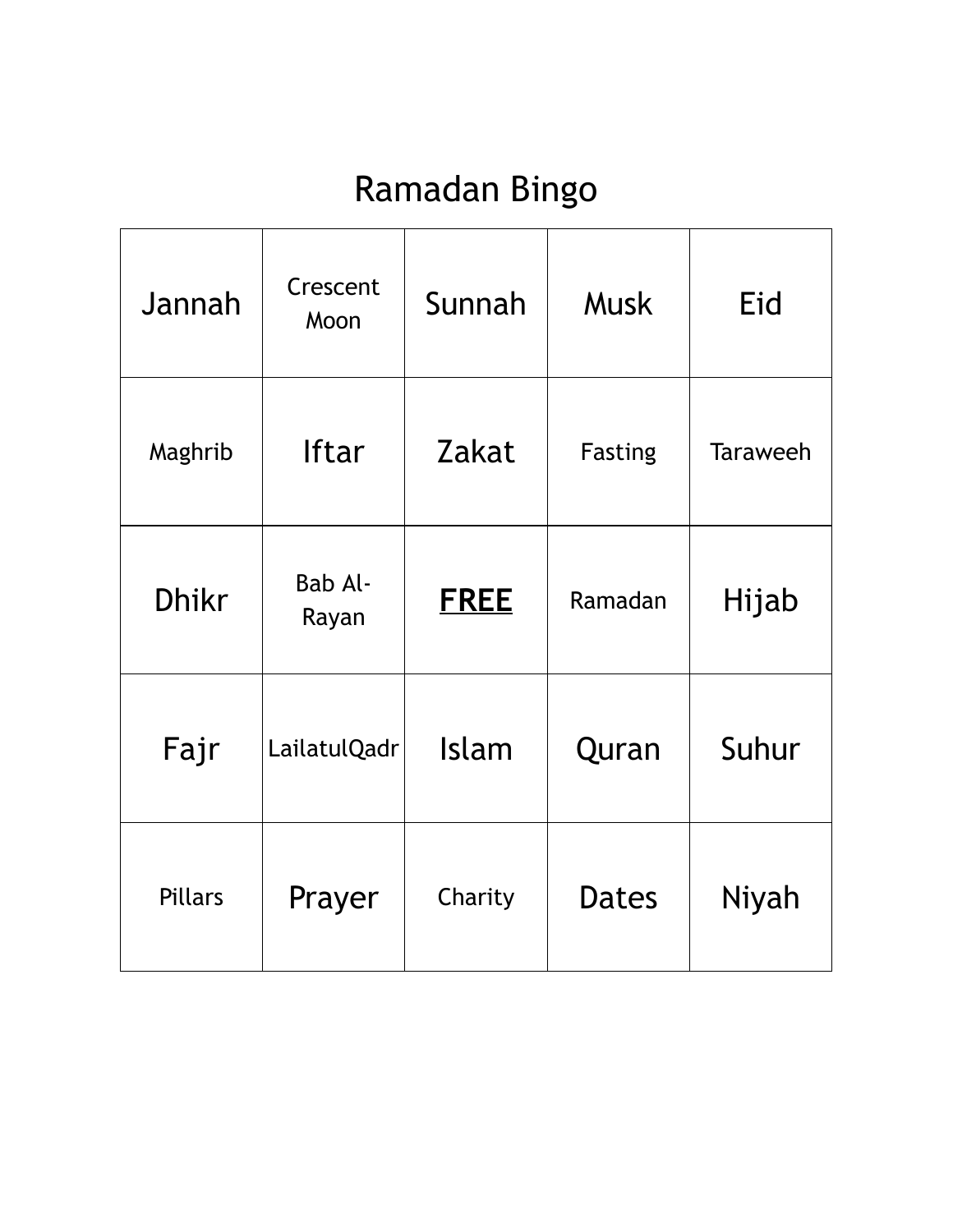| Eid              | Fajr            | Dates        | Suhur        | Zakat            |
|------------------|-----------------|--------------|--------------|------------------|
| Bab Al-<br>Rayan | <b>Taraweeh</b> | LailatulQadr | Islam        | <b>Pillars</b>   |
| Quran            | Sunnah          | <u>FREE</u>  | Fasting      | Crescent<br>Moon |
| Charity          | Hijab           | Prayer       | <b>Iftar</b> | <b>Musk</b>      |
| Jannah           | Niyah           | <b>Dhikr</b> | Maghrib      | Ramadan          |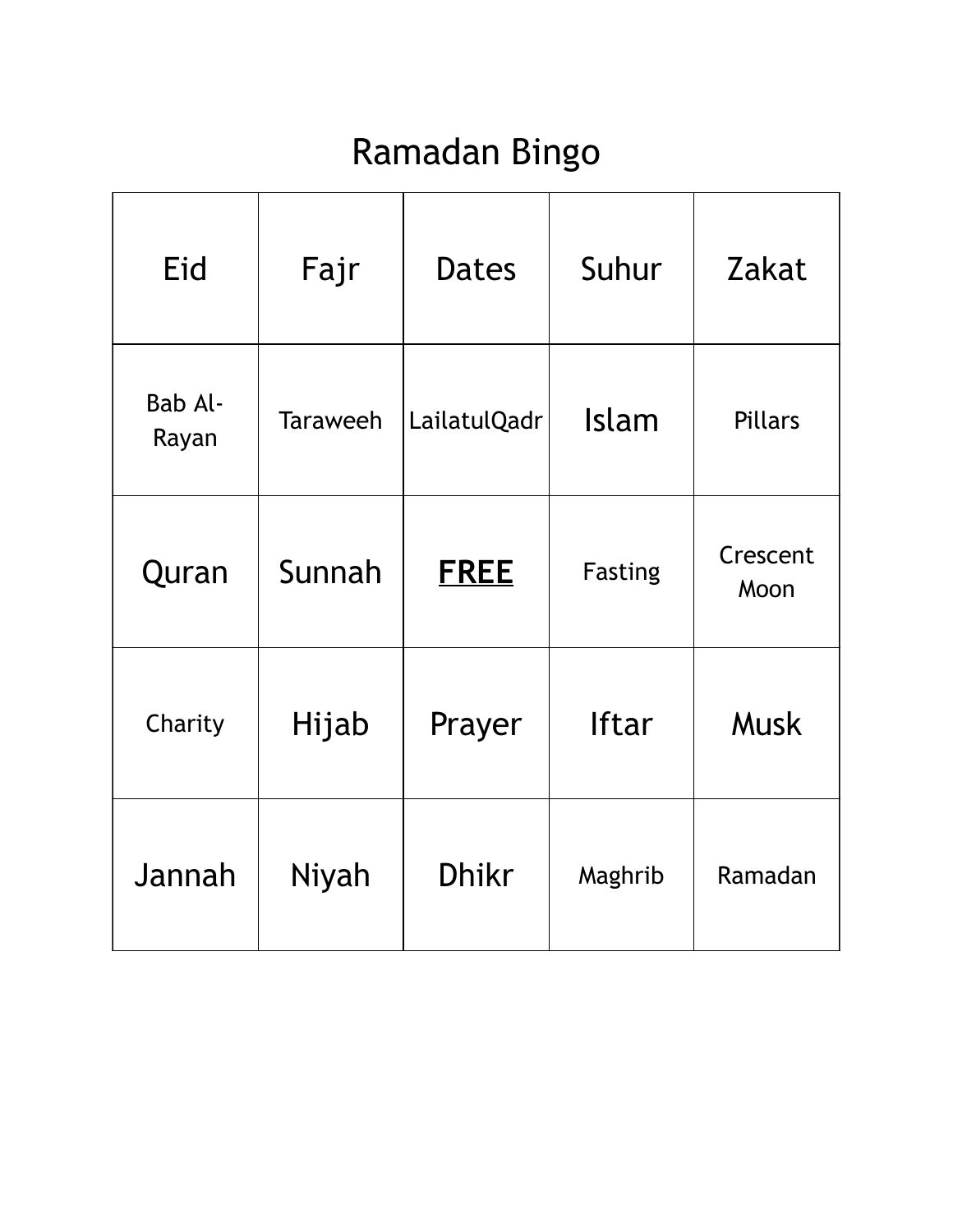| Pillars          | Eid          | Prayer      | Jannah       | Charity        |
|------------------|--------------|-------------|--------------|----------------|
| Bab Al-<br>Rayan | <b>Dates</b> | Ramadan     | Fajr         | Maghrib        |
| Crescent<br>Moon | <b>Islam</b> | <u>FREE</u> | Niyah        | Sunnah         |
| <b>Musk</b>      | LailatulQadr | Hijab       | Suhur        | <b>Dhikr</b>   |
| <b>Taraweeh</b>  | Zakat        | Quran       | <b>Iftar</b> | <b>Fasting</b> |